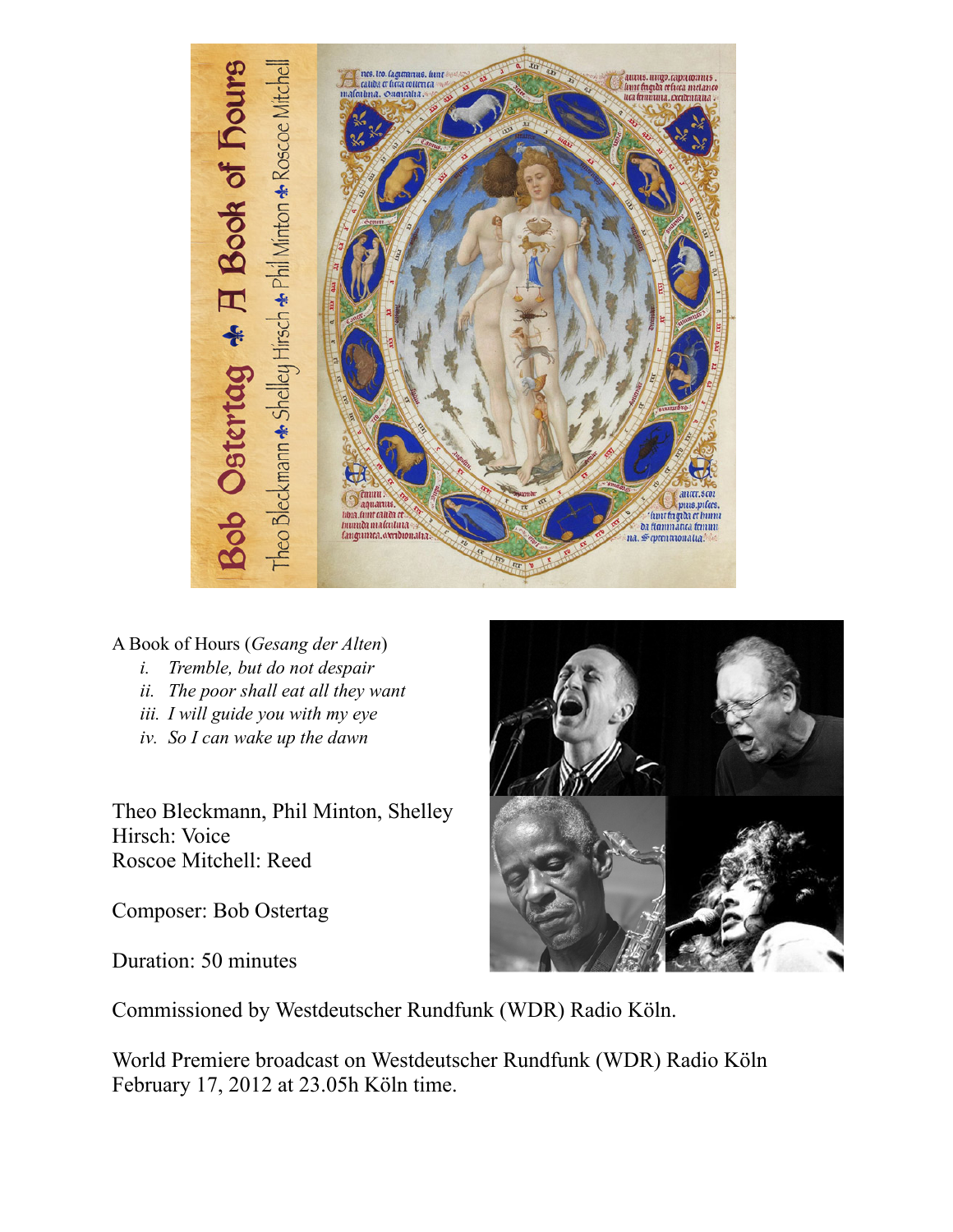Completing *A Book of Hours* has me thinking about Karlheinz Stockhausen's *Gesang der Jünglinge.* Both works were commissioned by WDR Radio Köln, both are primarily vocal, both are "sacred" in their own ways, and both address the meeting of the human body and human technology via the electronic manipulation of voice. Yet in other ways the two works are opposites.

Stockhausen's work was completed in 1956 and is very much a product of its time. Like many of his contemporaries, Stockhausen believed that the timbral resources of acoustic music – voice and the instruments of the Western orchestral tradition – had been thoroughly explored and exhausted. Further explorations in timbre would henceforth occur in the electronic domain, which promised to make sound far more malleable, and give composers far more precise control, than acoustic music ever did. For *Gesang der Jünglinge,* Stockhausen wanted to create a seamless continuum with human voice at one end and purely synthetic sound on the other. By breaking down the human voice into its sonic components and then recreating them electronically, the composer hoped to transform the resulting hybrid voice in ways previously unimaginable. Electronic music was still in its infancy, and the tools available for the electronic manipulation of sound were extremely crude compared to the tools we have today. But Stockhausen devised an ingenious (and extremely laborious) method for creating synthetic equivalents of recorded human voice, as well as a system for extrapolating those sounds in ways not possible with a human voice.

Then, just a decade later, a new generation of improvising musicians uncovered vast worlds of previously unknown sound (at least to Western ears) in exactly those instruments and voices that the high art composers of the 1950s had dismissed. Prominent among this new generation were Roscoe Mitchell, a young saxophonist in Chicago working in the newly formed Association for the Advancement of Creative Musicians, and Phil Minton, a vocalist in London's new "free improvised music" scene. This new generation was joined a decade later by younger musicians including vocalists Shelley Hirsch and Theo Bleckmann, myself, and many others.

The musical resources developed by these musicians was staggering: Derek Bailey's guitar harmonics, Anthony Braxton's extended techniques on a diverse assortment of reed instruments, Evan Parker's combination of circular breathing and reed overtones, Lester Bowie's trumpet vocalizations, and much much more.

How could it be that the high art composers of the twentieth century, as obsessed as they were with being the "pioneers" of new sound, failed to notice this motherlode of sonic possibility that was right under their noses all the time? The answer lies in the very notion of "composer," which reached its zenith of ossification in the twentieth century. By Stockhausen's time, the composer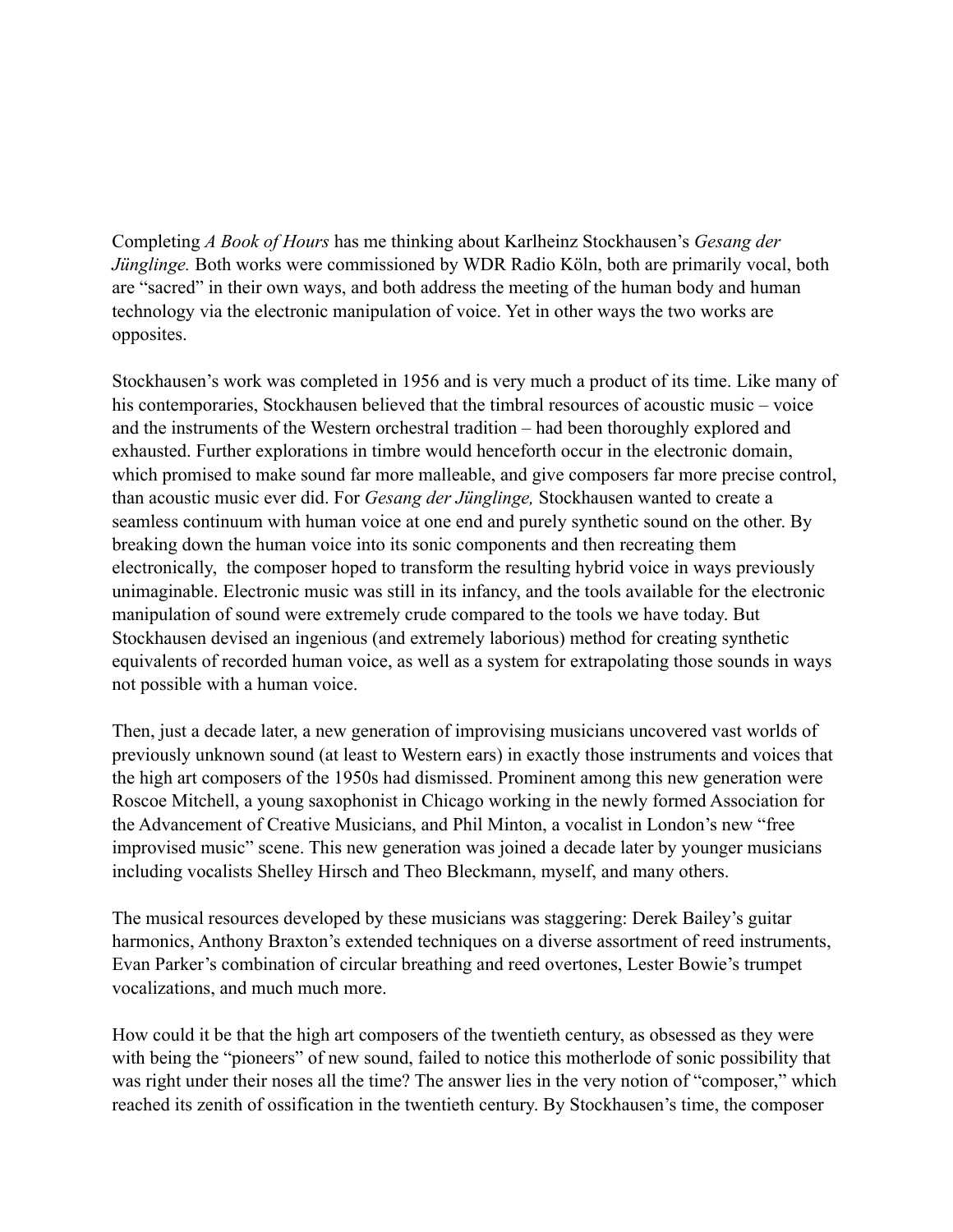was understood to be an exalted creative genius who retired to his (yes, it was almost always *his*) tower from where he contemplated the world, deciphered the correct set of instructions for creating the best possible music, and passed these instructions down from on high in the form of symbols on paper to the lowly instrumentalists who were then to execute the instructions. In fact, some twentieth century composers thought that the most profound promise of electronic music was the liberation of the composer from reliance on necessarily imperfect human interpreters for the realization of their musical visions. Stockhausen himself was perhaps the paradigmatic example of the twentieth century genius composer, and the many claims that *Gesang der Jünglinge* was "the first masterpiece of electronic music" were specifically intended to both burnish his credentials as such, and to usher the figure of the genius composer into the electronic  $age<sup>1</sup>$  $age<sup>1</sup>$  $age<sup>1</sup>$ 

The vast world of sound unearthed by the following generation of improvisors was simply not available to "composers," for the only route to these new musical worlds was through the direct, bodily encounter with the instrument itself, hour upon hour, week by week, year after year. And this had to be accomplished without symbolic instruction getting in between the musician and the instrument. The encounter of human body and instrument had to be as intimate as possible.

Among all the discoveries that resulted, none was more compelling than the discovery of the range of the human voice, the original instrument. As evidence for this claim, I submit the work of Phil Minton, Shelley Hirsch, and Theo Bleckmann in *A Book of Hours,* each one utterly unique and beautiful.

When Stockhausen wrote *Gesang der Jünglinge,* his choice of vocalist was largely inconsequential. Any voice would do, even a child's, because the real development of the composition would be done electronically. The voice was just fodder, "source material" in contemporary parlance. My approach in *A Book of Hours* has been just the opposite: the choice of musicians determined everything. If any one of the four musicians had been different, a completely different work would have resulted. And they most certainly could not have been children. This is music that could only be made through the accumulated musical wisdom of decades of individual musical exploration. It is no coincidence that two of the musicians, Roscoe Mitchell and Phil Minton, are in their seventies (born just three months apart in 1940). Thus the subtitle, *Gesang der Alten*.

Another big discovery of the fifty years since *Gesang der Jünglinge* has been that the electronic manipulation of sound is not the panacea that Sockhausen's generation imagined. Yes, the tools available are far more sophisticated than what Stockhausen had access to at WDR in 1956. And yes, these tools have given rise to entire genres of electronic music, as well as sub genres, micro

<span id="page-2-0"></span><sup>1</sup> Stockhausen did engage in musical improvisation, but always in ensembles under his direction, and he adamantly claimed authorship of these "compositions," even when the score was almost non-existent (as did John Cage and many other avant-garde composers). He also continued to write for both acoustic instruments and electronics throughout his life. More to the point here, neither his improvisations nor his writing led to the sort of deep encounters with extended instrumental technique that are my subject here.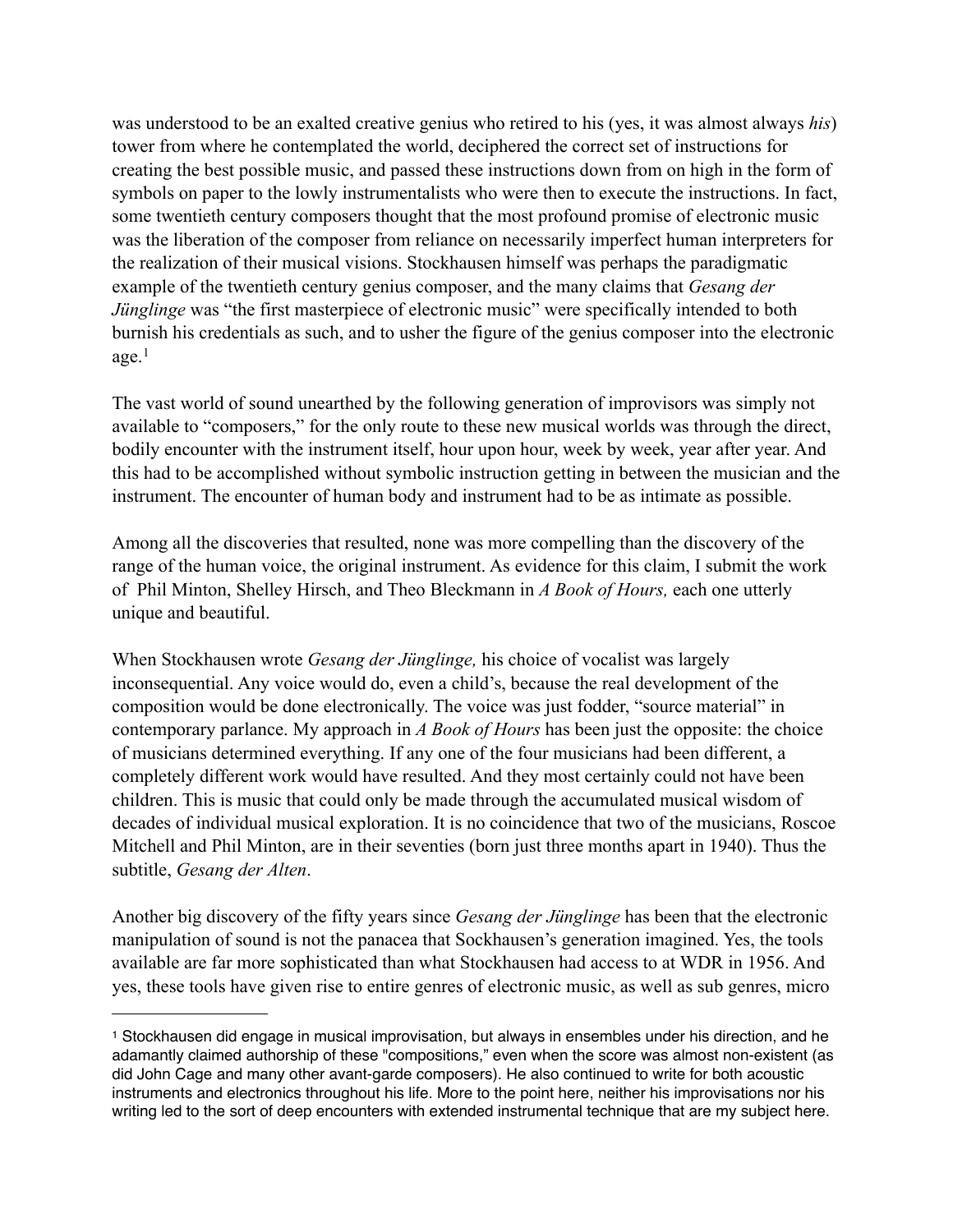genres, and so on. And yet electronically synthesized sound always carries with it the instantly identifiable thumbprint of the synthetic. Which is why, in *A Book of Hours*, I have chosen *not* to electronically modify the sounds created by the musicians, which I find to be incredibly rich and compelling. Any electronic "processing" I might have performed on them would have had the inevitable effect of somehow reducing them, of flattening them into something less multidimensional and organic. So the only electronic processing I have done is to use a synthetic reverb to place the musicians, who recorded their material separately in different locations, into the same synthetic "space."

And yet, though the sounds in *A Book of Hours* could never have resulted from the instructions of a composer but could have only been created through improvisation, the composition I have created could never have been improvised. The music is far too deliberate, from the meta structure down to the details of each specific phrase. There is almost nothing here that is presented as it was originally played or sung (with the exception of some saxophone parts, which were indeed incorporated "as is"). What I have done is splice: hundreds and hundreds, maybe thousands of splices.[2](#page-3-0) I have also done some slight time stretching or compressing, and equally minor pitch transposition, of the original material. None of this was done to change the "sound" of the musicians, or to make them appear to sing higher or lower or faster or louder than they can. Rather, these slight changes were done to make the parts fit together better. And this was a difficult challenge, because the project began with each of the four musicians recording a set of solo improvisations, separately and without any knowledge of what the others were doing.

*A Book of Hours* is thus precariously balanced between improvisation and composition. The actual singing and sax playing is far too intimate to the body of each musician to have possibly resulted from the musicians attempting to execute the instructions of a composer, while the economy of detail and deliberateness of structure is far too tight to have possibly resulted from improvisation. Is *A Book of Hours* composed or improvised? It is both and neither.

Like Stockhausen in *Gesang der Jünglinge,* I have tried to fashion a work that resides in what roboticist Masahiro Mori termed the "uncanny valley" between human and machine. Mori suggests that humans respond positively to robotic replicas of themselves if the replicas are not very exact, but when the replicas' likeness to humans crosses a certain threshold they fall into an "uncanny valley" where our delight turns to revulsion. But unlike Stockhausen's work and indeed so much of the terrain of the uncanny valley, I have tried to make something that results not in revulsion but retains a sort of organic beauty. (I find *Gesang der Jünglinge* nearly impossible to listen to today, much more of a Frankenstein nightmare than a flowering of the future).

<span id="page-3-0"></span><sup>2</sup> Interestingly, it was not a composer but the pianist Glen Gould who first pointed out the profound implications of the splice, implications which we see all around us, from iTunes playlists to club DJs. See Glenn Gould's seminal but under appreciated essay, "The Prospects of Recording."